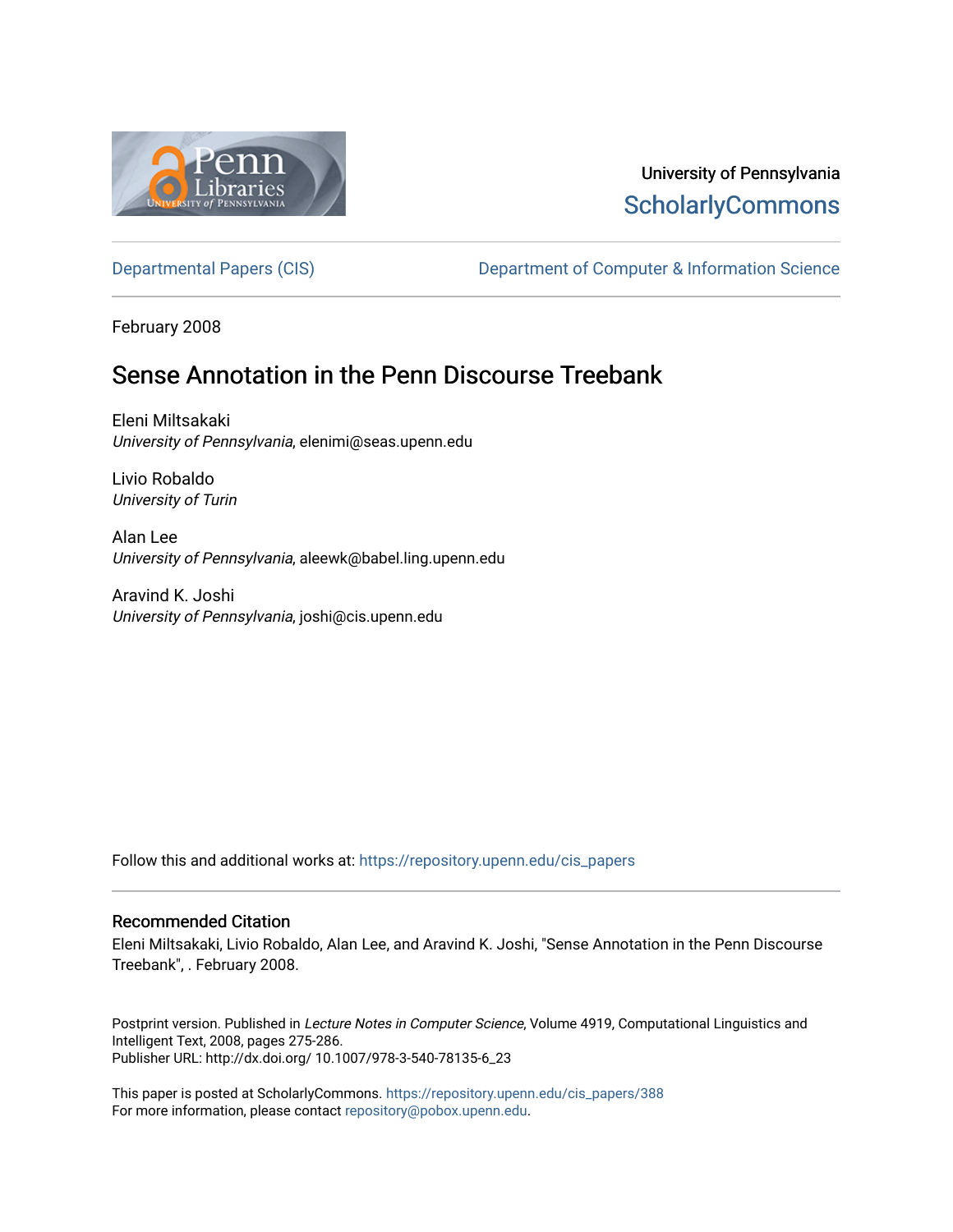## Sense Annotation in the Penn Discourse Treebank

## **Abstract**

An important aspect of discourse understanding and generation involves the recognition and processing of discourse relations. These are conveyed by discourse connectives, i.e., lexical items like because and as a result or implicit connectives expressing an inferred discourse relation. The Penn Discourse TreeBank (PDTB) provides annotations of the argument structure, attribution and semantics of discourse connectives. In this paper, we provide the rationale of the tagset, detailed descriptions of the senses with corpus examples, simple semantic definitions of each type of sense tags as well as informal descriptions of the inferences allowed at each level.

## **Comments**

Postprint version. Published in Lecture Notes in Computer Science, Volume 4919, Computational Linguistics and Intelligent Text, 2008, pages 275-286. Publisher URL: http://dx.doi.org/ 10.1007/978-3-540-78135-6\_23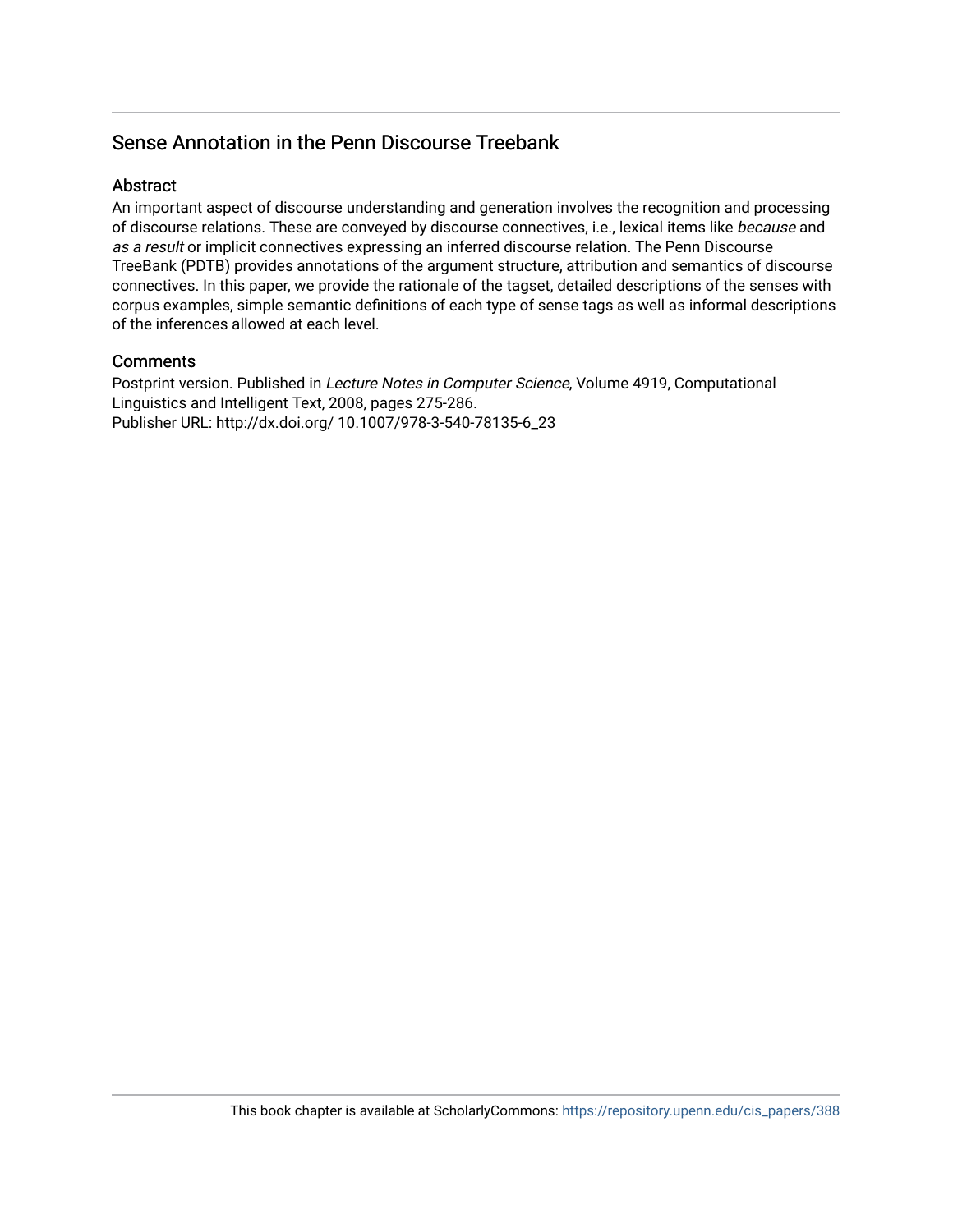## **Sense Annotation in the Penn Discourse Treebank**

Eleni Miltsakaki<sup>1</sup>, Livio Robaldo<sup>2</sup>, Alan Lee<sup>1</sup>, and Aravind Joshi<sup>1</sup>

<sup>1</sup> Institute for Research in Cognitive Science, University of Pennsylvania {elenimi,aleewk,joshi}@linc.cis.upenn.edu <sup>2</sup> Department of Computer Science, University of Turin robaldo@di.unito.it

**Abstract.** An important aspect of discourse understanding and generation involves the recognition and processing of discourse relations. These are conveyed by discourse connectives, i.e., lexical items like because and as a result or implicit connectives expressing an inferred discourse relation. The Penn Discourse TreeBank (PDTB) provides annotations of the argument structure, attribution and semantics of discourse connectives. In this paper, we provide the rationale of the tagset, detailed descriptions of the senses with corpus examples, simple semantic definitions of each type of sense tags as well as informal descriptions of the inferences allowed at each level.

#### **1 Introduction**

Large scale annotated corpora have played and continue to play a critical role in natural language processing. The continuously growing demand for more powerful and sophisticated NLP applications is evident in recent efforts to produce corpora with richer annotations [\[6\]](#page-13-0), including annotations at the discourse level[\[2\]](#page-12-0), [\[8\]](#page-13-1), [\[4\]](#page-13-2). The Penn Discourse Treebank is, to date, the largest annotation effort at the discourse level, providing annotations of explicit and implicit connectives. The design of this annotation effort is based on the view that discource connectives are predicates taking clausal arguments. In Spring 2006, the first version of the Penn Discourse Treebank was released, making availalble thousands annotations of discourse connectives and the textual spans that they relate.

Discourse connectives, however, like verbs, can have more than one meaning. Being able to correctly identify the intended sense of connectives is crucial for every natural language task which relies on understanding relationships between events or situations in the discourse. The accuracy of information retrieval from text can be significantly impaired if, for example, a temporal relation anchored on the connective since is interpreted as causal.

A well-known issue in sense annotations is identifying the appropriate level of granularity and meaning refinement as well as identifying consistent criteria for making sense distinctions. Even if an 'appropriate' level of granularity can be identified responding to the demands of a specific application, creating a flat set of sense tag is limiting in many ways. Our approach to the annotation of sense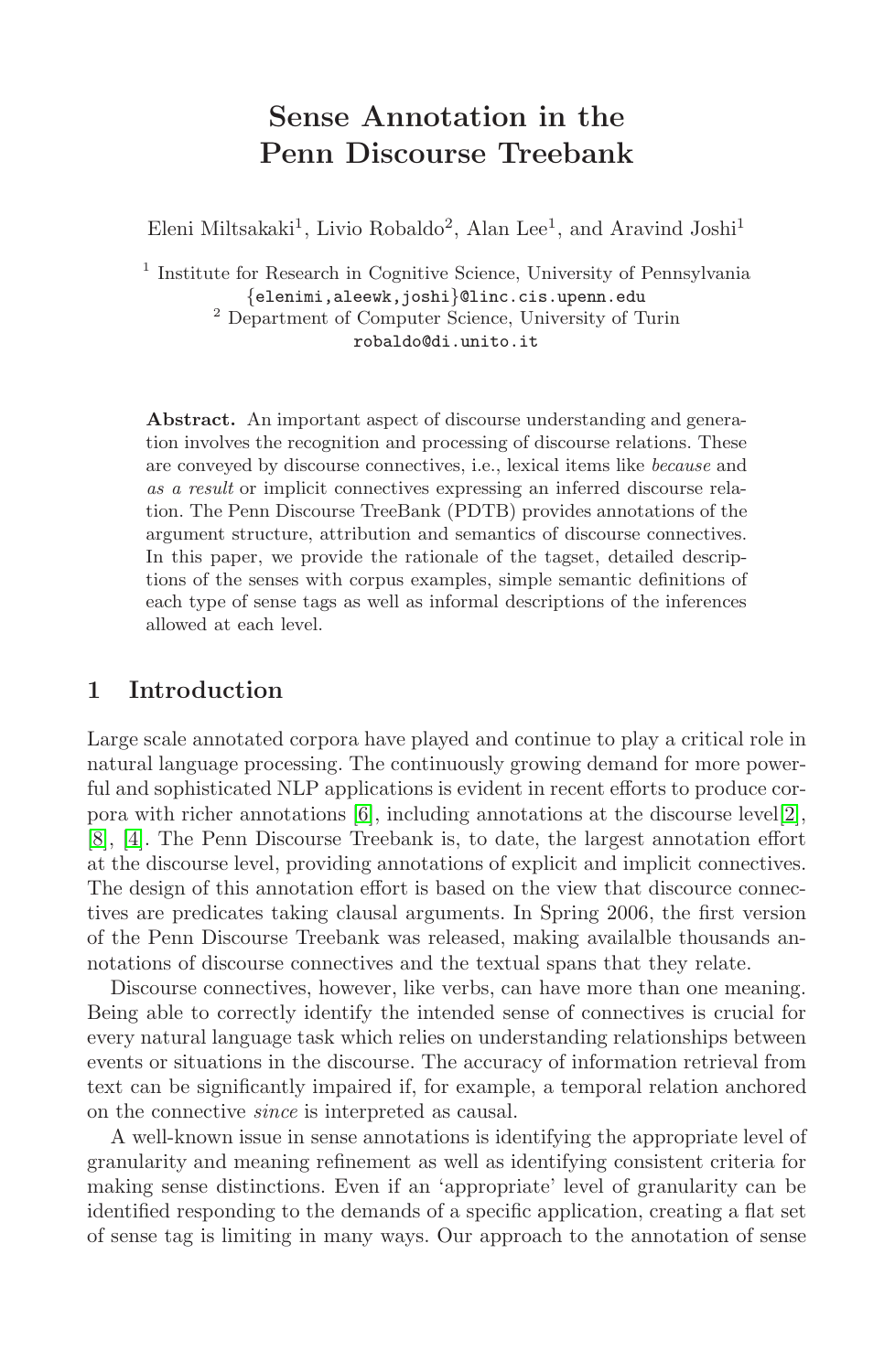tag in PDTB is to define a small hierarchy of sense tags containing coarse sense distinctions at the top and finer at the bottom. This schema is flexible enough to allow the annotators to choose a tag from a level that is comfortable to them. In addition, it allows the user of the corpus to pick the level that is useful for his or her purposes or even add levels of annotation if finer distinctions are desirable.

In this paper, we present our work on adding sense annotations to all the explicit and implicit connectives in the Penn Discourse Treebank (approx. 35,000 tokens). In Section (2), we give a broad overview of the Penn Discourse Treebank, detailing the types of connectives that have been annotated. In Section (3), we present the tagset used for the annotation of senses of connectives in the Penn Discourse Treebank, its hierarchical organization, and simple formal semantic descriptions for each tag. In Section (4), we present a small set of pragmatic tags that we used to capture rhetorical uses of connectives.

#### **2 The Penn Discourse Treebank**

Following the views toward discourse structure in [\[12\]](#page-13-3) and [\[3\]](#page-12-1), the Penn Discourse Treebank treats discourse connectives as discourse-level predicates that take two abstract objects such as events, states, and propositions [\[1\]](#page-12-2) as their arguments. It provides annotations of the argument structure, attribution and semantics of discourse connectives. The PDTB annotations are done on the Wall Street Journal (WSJ) articles in the Penn TreeBank (PTB) II corpus [\[7\]](#page-13-4). Each annotation relates a discourse connective with its two<sup>1</sup> arguments, labelled as Arg2, for the argument that appears in the clause that is syntactically bound to the connective, and Arg1, for the other argument.

Discourse connectives in the PDTB are distinguished primarily into Explicit discourse connectives, that include a set of lexical items drawn from well-defined syntactic classes, and Implicit discourse connectives, which are inserted between paragraph-internal adjacent sentence-pairs not related explicitly by any of the syntactically-defined set of Explicit connectives. In the latter case, the reader must attempt to infer a discourse relation between the adjacent sentences, and 'annotation' consists of inserting a connective expression that best conveys the inferred relation. Multiple discourse relations can also be inferred, and are annotated by inserting multiple Implicit connectives. In [\(1\)](#page-3-0), we show three examples that respectively involve an Explicit connective [\(1.](#page-3-0)a), an Implicit connective [\(1.](#page-3-0)b), and multiple Implicit connectives [\(1.](#page-3-0)c). In all examples reported below, Arg1 is shown in italics, Arg2 in boldface, and the discourse connective(s) underlined.

<span id="page-3-0"></span>(1) a. She hasn't played any music since **the earthquake hit**. b. They stopped delivering junk mail. [Implicit=so] **Now thousands of mailers go straight into the trash**.

<sup>1</sup> The assumption of the arity constraint on a connective's arguments has been upheld in all the annotation done thus far. Discourse-level predicate-argument structures are therefore unlike the predicate-argument structures of verbs at the sentence-level, where verbs can take any number of arguments.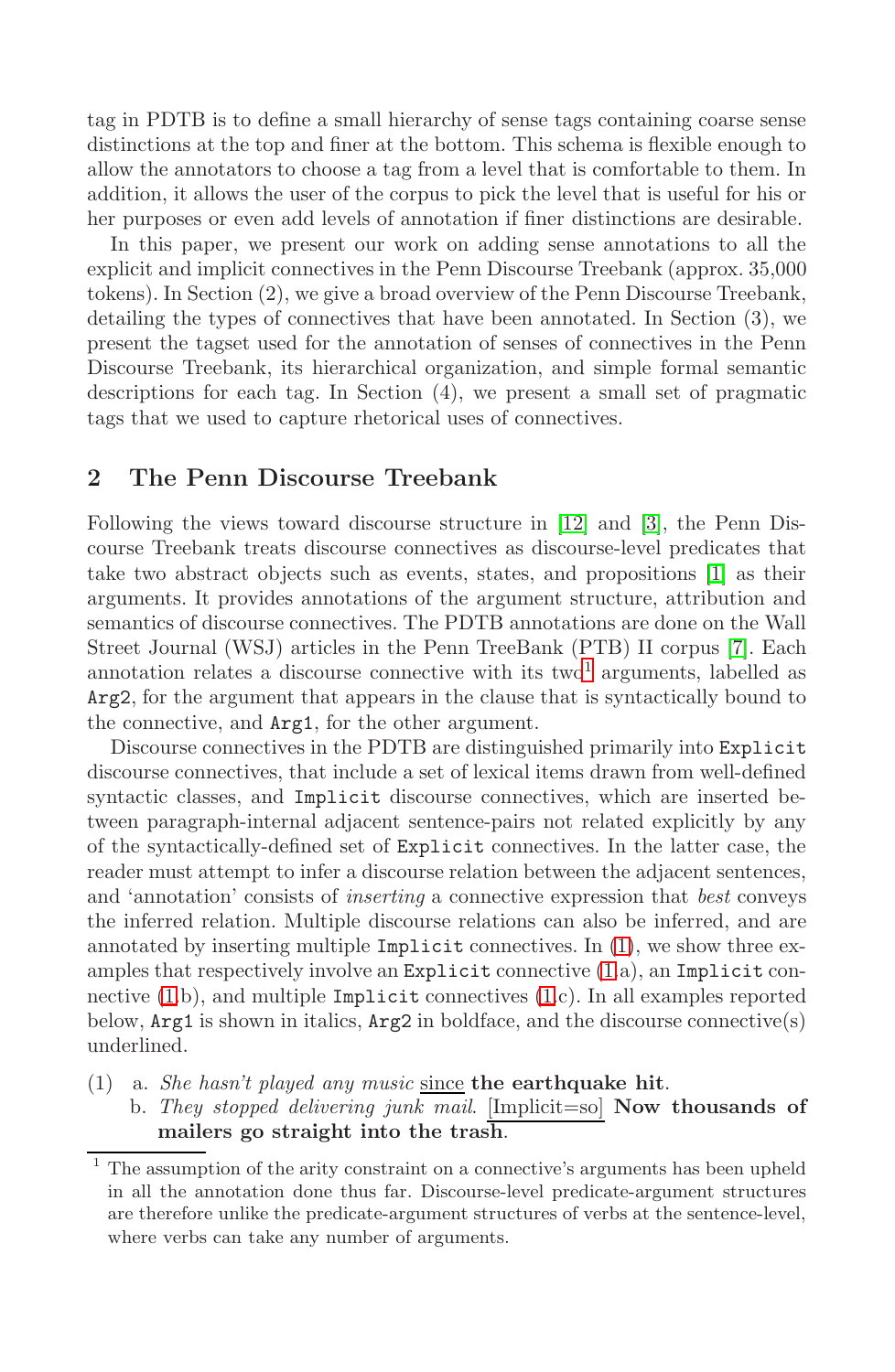c. The small, wiry Mr. Morishita comes across as an outspoken man of the world. [Implicit=when, Implicit=for example] **He lectures a visitor about the way to sell American real estate and boasts about his friendship with Margaret Thatcher's son**.

Adjacent sentence-pairs between which Implicit connectives cannot be inserted are further distinguished and annotated as three types: AltLex, for when a discourse relation is inferred, but insertion of an Implicit connective leads to a redundancy in the expression of the relation due to the relation being alternatively lexicalized by some 'non-connective' expression (as in [\(2.](#page-4-0)a)); EntRel, for when no discourse relation can be inferred and where the second sentence only serves to provide some further description of an entity in the first sentence (as in [\(2.](#page-4-0)b)), and NoRel, for when no discourse relation or entity-based coherence relation can be inferred between the adjacent sentences (as in  $(2.c)$  $(2.c)$ ).

- <span id="page-4-0"></span>(2) a. So Seita has introduced blonde cigarettes under the Gauloises label, and intends to relaunch the unsuccessful Gitanes Blondes in new packaging. [AltLex=the aim is] **The aim is to win market share from imported cigarettes, and to persuade smokers who are switching to blonde cigarettes to keep buying French.**.
	- b. Proceeds from the offering are expected to be used for remodeling the company's Desert Inn resort in Las Vegas, refurbishing certain aircraft of the MGM Grand Air unit, and to acquire the property for the new resort. EntRel **The company said it estimates the Desert Inn remodeling will cost about \$32 million, and the refurbishment of the three DC-8-62 aircraft, made by McDonnell Douglas Corp., will cost around \$24.5 million**.
	- c. Jacobs is an international engineering and construction concern. NoRel **Total capital investment at the site could be as much as \$400 million, according to Intel**.

The PDTB has been used as a resource for Natural Language Generation [\[11\]](#page-13-5), and for Sense Disambiguation [\[10\]](#page-13-6). This paper focuses on PDTB sense annotation, and describes the tagset used to annotate the discourse connectives. The reader interested in the overall annotation is addressed to [\[9\]](#page-13-7) and [\[13\]](#page-13-8).

#### **3 Annotation of Senses in the PDTB**

The Penn Discourse Treebank provides sense tags for the Explicit, Implicit and AltLex connectives. Depending on the context, the content of the arguments and possibly other factors, discourse connectives, just like verbs, can have more than one meaning. For example, *since* seems to have three different senses, one purely 'Temporal' (as in [\(3.](#page-5-0)a)), another purely 'Causal' (as in [\(3.](#page-5-0)b)) and a third both 'Causal' and 'Temporal' (as in [\(3.](#page-5-0)c)).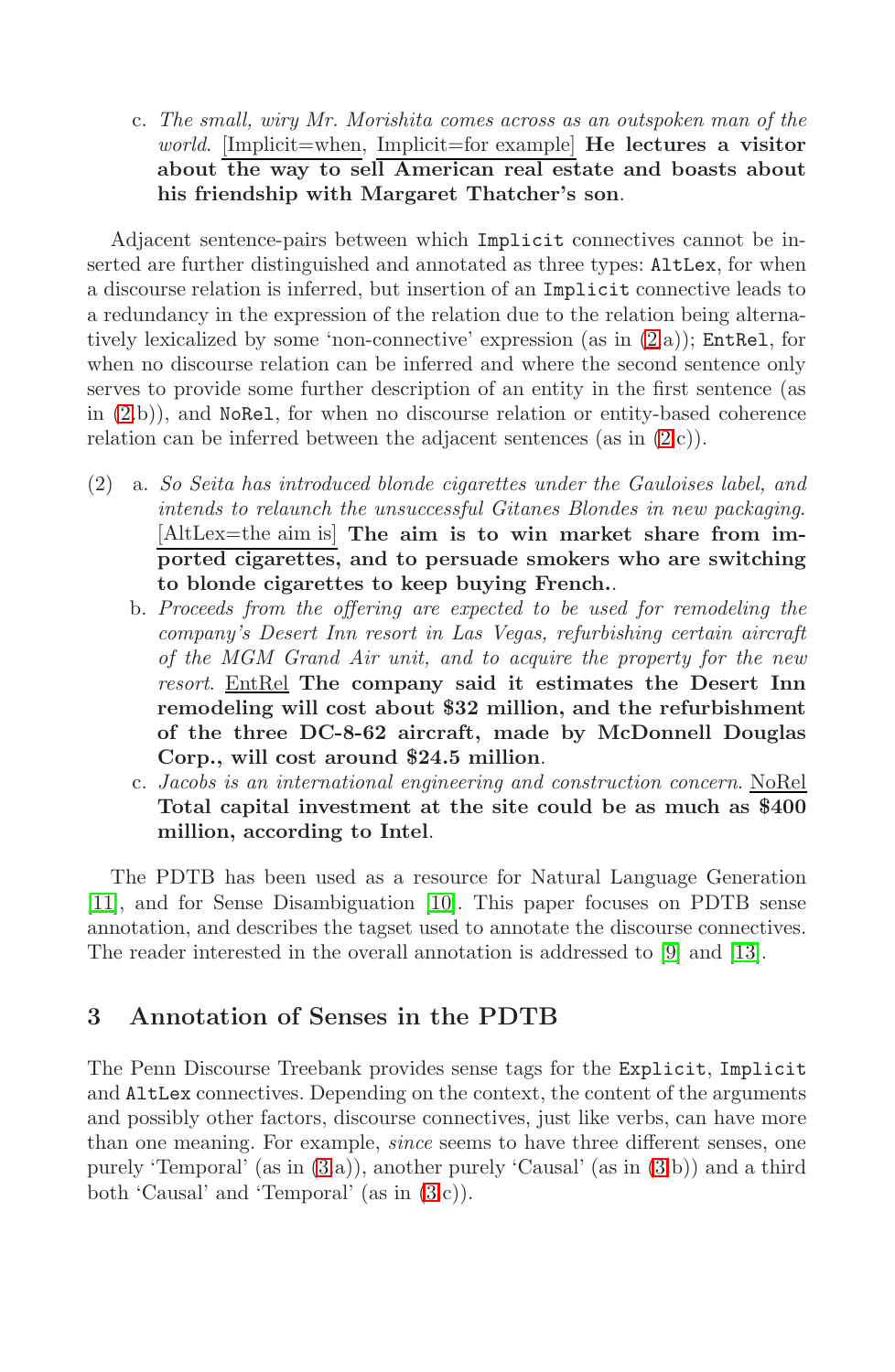- <span id="page-5-0"></span>(3) a. The Mountain View, Calif., company has been receiving 1,000 calls a day about the product since **it was demonstrated at a computer publishing conference several weeks ago**.
	- b. It was a far safer deal for lenders since **NWA had a healthier cash flow and more collateral on hand**.
	- c. Domestic car sales have plunged 19% since **the Big Three ended many of their programs Sept. 30**.

Sense annotations in PDTB provide tags specifying the sense of the connective in cases of ambiguity, and in every case they provide a semantic description of the relation between the arguments of connectives. When annotators identify more than one simultaneous interpretations, multiple sense tags are provided. Sense annotations specify one or more, but not necessarily all the semantic relations that may hold between the arguments of the connectives.

The tagset of senses is organized hierarchically (shown in Figure [1\)](#page-6-0) and comprises three levels: class, type and subtype. The top level, or class level of the hierarchy represents four major semantic classes: 'TEMPORAL', 'CONTIN-GENCY', 'COMPARISON' and 'EXPANSION'. For each class, a second level of types is defined to further refine the semantics of the class levels. For example, 'CONTINGENCY' has two types, 'Cause' (relating two situations via a direct cause-effect relation) and 'Condition' (relating a hypothetical scenario with its possible consequences). A third level of *subtype* specifies the semantic contribution of each argument. For 'CONTINGENCY', its 'Cause' type has two subtypes, 'reason' and 'result', which specify which argument is interpreted as the cause of the other. A typical connective labelled as 'reason' is because and a a typical connective labelled as 'result' is as a result.

For most types and subtypes, we also provide some hints about their possible semantics. In doing so, we do not attempt to represent the internal meaning of Arg1 and Arg2, but simply refer to them as  $||Arg1||$  and  $||Arg2||$  respectively. We believe that roughing out the semantics of the sense tags provides a starting point for the definition of an integrated logical framework able to deal with the semantics of discourse connectives but it also helps the annotators in choosing the proper sense tag.

The hierarchical organization of the sense tags serves two purposes. First, it efficiently addresses well-known issues regarding inter-annotator reliability, by allowing the annotators to select a tag from a level that is comfortable to them. Sense annotators in PDTB are not forced to make fine semantic distinctions when they are not confident that their world knowledge or discourse context can support more specific interpretations. Secondly, the hierarchical organization of tags also allows useful inferences at all levels. For example, [\(1\)](#page-5-1) illustrates a case where neither the text nor the annotators' world knowledge has been sufficient to enable them to provide a sense tag at the level of subtype. Instead, they have provided one at the level of type.

<span id="page-5-1"></span>(1) Besides, to a large extent, Mr. Jones may already be getting what he wants out of the team, even though **it keeps losing**.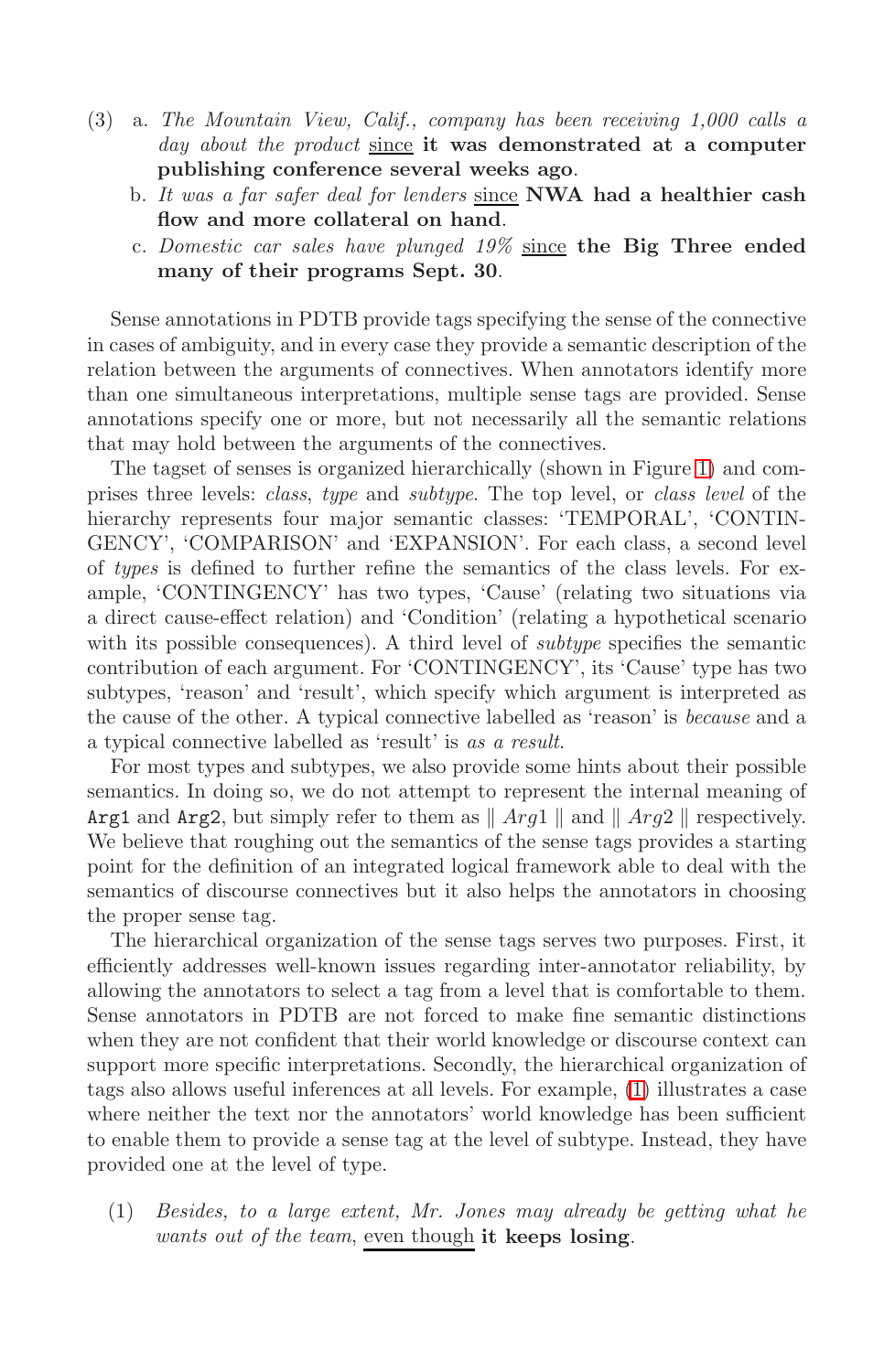

<span id="page-6-0"></span>**Fig. 1.** Hierarchy of sense tags

Connectives can also be used to relate the use of the arguments of a connective to one another or the use of one argument with the sense of the other. For these rhetorical or pragmatic uses of connectives, we have defined pragmatic sense tags specifically 'Pragmatic Cause', 'Pragmatic Condition', 'Pragmatic Contrast' and 'Pragmatic Concession'.

In what follows, we provide descriptions for all the semantic labels of the sense hierarchy.

#### **3.1 Class 'TEMPORAL'**

'TEMPORAL' is used when the situations described in the arguments are related temporally. The class level tag 'TEMPORAL' does not specify if the situations are temporally ordered or overlapping. Two types are defined for 'TEMPORAL': 'Asynchronous'(i.e.,temporallyordered)and'Synchronous'(i.e.,temporallyoverlapping). 'Asynchronous' has two subtypes, 'precedence' and 'succession', which specify which situation takes place before the other one. The tag 'precedence' is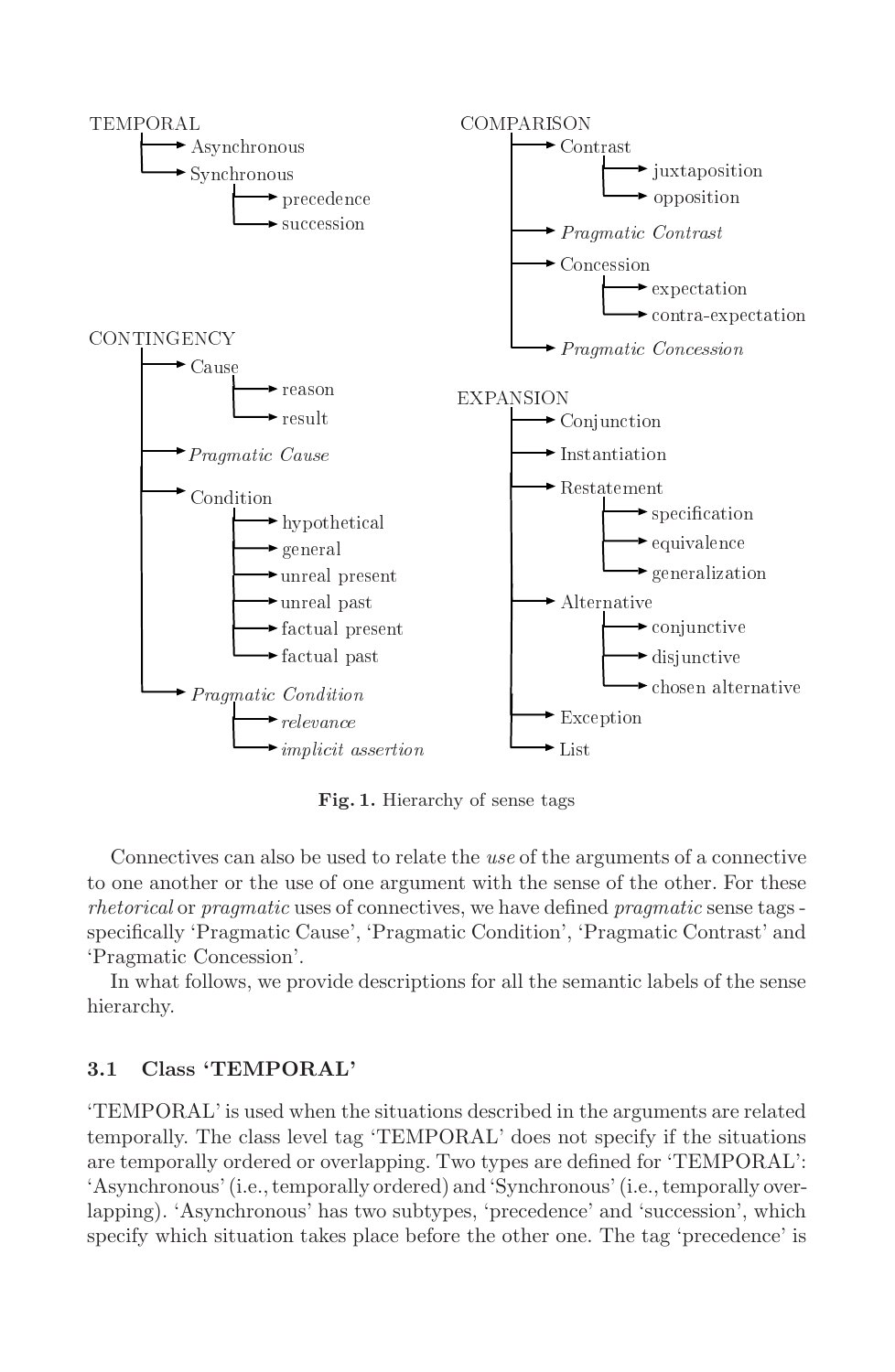used when the connective indicates that the situation in Arg1 precedes the situation described in Arg2, as before does in [\(2\)](#page-7-0). The tag 'succession' is used when the connective indicates that the situation described in Arg1 follows the situation described in Arg2, as after does in [\(3\)](#page-7-1).

- <span id="page-7-0"></span>(2) But a Soviet bank here would be crippled unless Moscow found a way to settle the \$188 million debt, which was lent to the country's shortlived democratic Kerensky government before **the Communists seized power in 1917**.
- <span id="page-7-1"></span>(3) No matter who owns PS of New Hampshire, after **it emerges from bankruptcy proceedings** its rates will be among the highest in the nation, he said.

The tag 'Synchronous' applies when the connective indicates that the situations described in Arg1 and Arg2 overlap. The type 'Synchronous' does not specify the form of overlap, i.e., whether the two situations started and ended at the same time, whether one was temporally embedded in the other, or whether the two crossed. Typical connectives tagged as 'Synchronous' are while and when, the latter shown in [\(4\)](#page-7-2).

<span id="page-7-2"></span>(4) Knowing a tasty – and free – meal when **they eat one**, the executives gave the chefs a standing ovation. (TEMPORAL:Synchrony) (0010)

#### **3.2 Class 'CONTINGENCY'**

'CONTINGENCY' is used when the situations described in the arguments are causally influenced. It has two types, 'Cause' and 'Condition'. The main difference between the two is that in 'Cause' the connective expressing the relation does not have any impact on whether the arguments are taken to hold or not. For instance, in [\(4.](#page-8-0)a), the situations specified in Arg1 and Arg2 are taken to hold true independently of the connective. It is true that the use of dispersants was approved, that a test on the third day showed positive results, and that the latter caused the former. In this case, the directionality of causality, i.e., that  $\|\text{Arg2}\|$  is the cause and  $\Vert \text{Arg1} \Vert$  the effect, is specified with the subtype 'reason'. Formally, we represent the semantics of 'reason' as  $\|\text{Arg1}\| < \|\text{Arg2}\| \wedge \|\text{Arg1}\| \wedge \|\text{Arg2}\|$ , where  $\lt$  is a logical operator taken from [\[5\]](#page-13-9). Arg1 $\lt$ Arg2 is intended to model the causal law<sup>2</sup> 'Arg1 causes Arg2'. The reverse case, i.e., when  $\|\text{Arg1}\|$  is the cause and  $\|\text{Arg2}\|$  the effect, is labelled with they subtype 'result'.

The type 'Condition' is used to describe all subtypes of conditional relations. In addition to causal influence, 'Condition' allows some basic inferences about the semantic contribution of the arguments. Specifically, the situation in Arg2 is taken to be the condition and the situation described in Arg1 is taken to be the consequence, i.e., the situation that holds when the condition is true. Unlike 'Cause', however, the truth value of the arguments of a 'Condition' relation cannot be determined independently of the connective. For this reason, we introduce

<sup>2</sup> As largerly discussed in the literature, causality cannot be modeled via the logical implication ' $\rightarrow$ '. ' $\rightarrow$ ' will be used to handle the semantic of 'Restatement' (see below).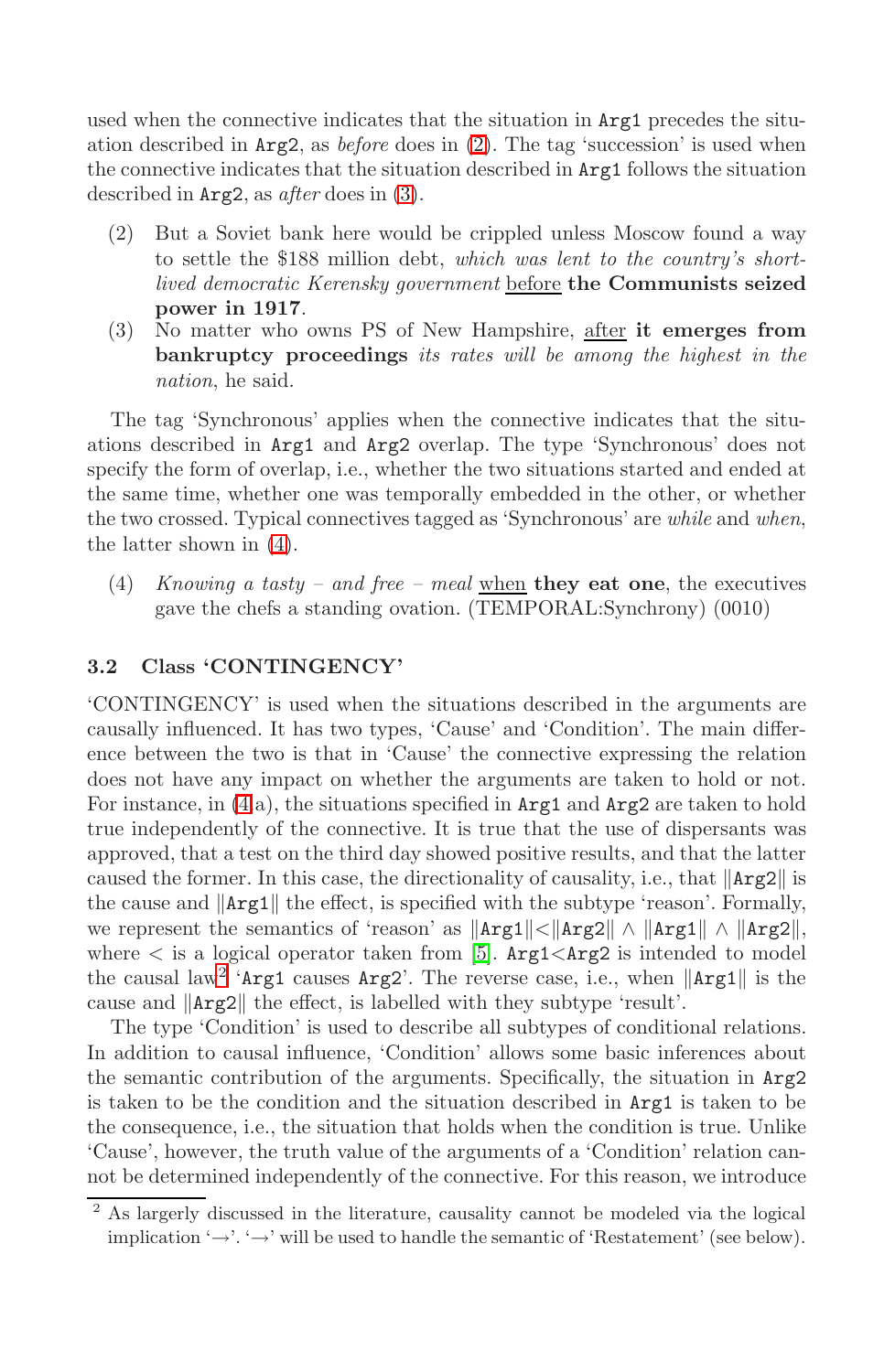some branching-time logic operators into our rough description of the semantics of 'Condition' subtypes:  $A$ ,  $F$ , and  $G$ .  $A$  universally quantifies over all possible futures; therefore,  $A\beta$  is true iff  $\beta$  is true in all possible futures. F and G are respectively existential and universal quantifiers over instants in a single future:  $F\alpha$  is true iff  $\alpha$  is true in some instant in a possible future, while  $G\alpha$  is true iff  $\alpha$  is true in every instant in a possible future.

The sense hierarchy includes six basic subtypes of 'Condition'. Example [\(4.](#page-8-0)b) is marked with the subtype 'general' because the sentence-pair describes a generic truth about the world (or a statement that describes a regular outcome everytime the condition holds true). We formalize its semantics as  $AG(\Vert \text{Arg2} \Vert \leq \Vert \text{Arg1} \Vert)$ , i.e., when a sentence-pair is tagged as 'general', in all possible futures, it is always the case that  $\|\text{Arg2}\|$  causes  $\|\text{Arg1}\|$ . Compare with 'hypothetical' which marks a causal relation that holds true only at the moment when the sentence is uttered. An example is shown in  $(4,c)$ ; this is a case of 'hypothetical' in that, in the future, even if the negotiators start to focus on those areas, the talks may be unsuccessful (i.e., in the future, there may be other factors that affect the performance of the talks). The formal semantics of 'hypothetical' is  $\|\text{Arg2}\| < AF \|\text{Arg1}\|$ : if  $\|\text{Arg2}\|$  holds true,  $\|\text{Arg1}\|$  is caused to hold too at some instant in all possible subsequent futures. Examples [\(4.](#page-8-0)d) and [\(4.](#page-8-0)e) are respectively marked as 'factual present' and 'unreal present'. The tag 'factual present' applies when Arg2 denotes a situation that has either been presented as a fact in the prior discourse or is believed by somebody other than the speaker or writer. From a formal point of view, we add a conjunct stating that |Arg2| is true or it is believed to hold true. The subtype 'unreal present' applies when  $Arg2$  describes a condition that either does not hold at present or considered unlikely to hold. In such a case, we assert the formula  $\|\text{Arg2}\| < AF \|\text{Arg1}\| \wedge \sim \|\text{Arg2}\|^3$ . The other two subtypes are 'factual past' and 'unreal past', which are respectively similar to 'factual present' and 'unreal present' except that in this case the first argument refers to a situation that is assumed to have taken place at a time in the past.

- <span id="page-8-0"></span>(4) a. Use of dispersants was approved when **a test on the third day showed some positive results**.
	- b. They won't buy if **the quality is not here**.
	- c. Both sides have agreed that the talks will be most successful if **negotiators start by focusing on the areas that can be most easily changed**.
	- d. If **that's true**, Orange County has to be at least 10% of that.
	- e. If **the film contained dialogue**, Mr.Lane's Artist would be called a homeless person.

#### **3.3 Class 'COMPARISON'**

The class tag 'COMPARISON' applies when a discourse relation is established between Arg1 and Arg2 in order to highlight prominent differences between the

 $3 \sim$ ||Arg2|| means that ||Arg|| does not hold or not expected to hold.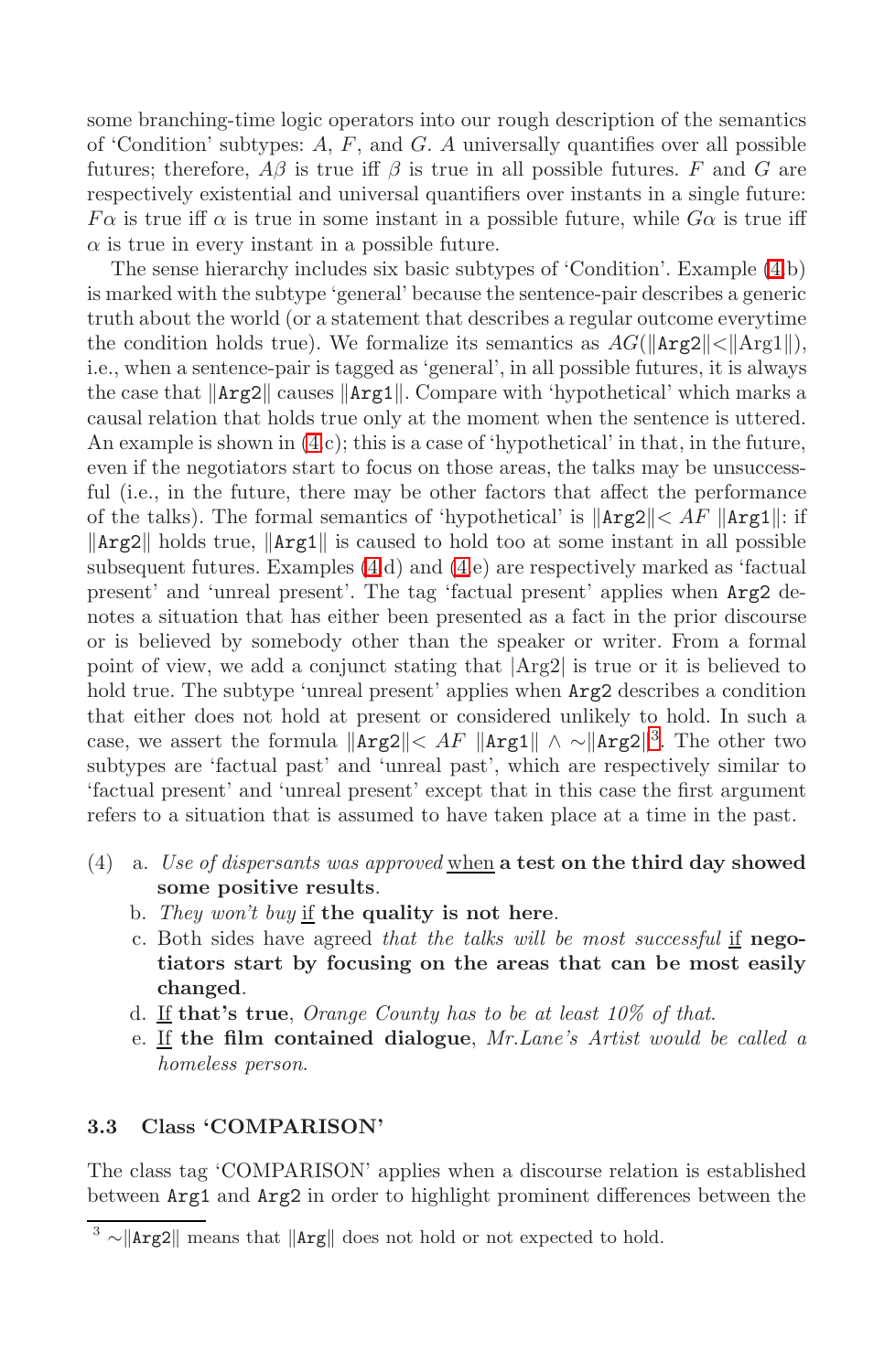two situations. Semantically, the truth of both arguments is independent of the connective or the established relation. 'COMPARISON' has two types to further specify its semantics. In some cases, Arg1 and Arg2 share a predicate or a property and the difference is highlighted with respect to the values assigned to this property. This interpretation is tagged with the type 'Contrast'. There are also cases in which the highlighted differences are related to expectations raised by one argument which are then denied by the other. This intepretation is tagged with the Type 'Concession'. In 'Contrast' both arguments describe a situation that is not asserted on the basis of the other one. In this sense, there is no directionality in the interpretation of the arguments. This is an important difference between the interpretation of 'Contrast' and 'Concession'. Two subtypes of 'Contrast' are defined to further specify the type of values that are compared: 'juxtaposition' (weak contrast) and 'opposition' (strong contrast). The latter is applied when the values assigned to some shared property are taken from the extremes of a gradable scale (e.g., tall-short, accept-reject, etc.), the former otherwise. For example, [\(5.](#page-9-0)a) is tagged as 'opposition' because the two arguments describe opposite performances of the banks. Example [\(5.](#page-9-0)b) is tagged as 'juxtaposition' because the shared predicate rose or jumped takes two different values  $(69\% \text{ and } 85\%)$  and the shared predicate rose to X amount takes two individual entities (the net operating venue and the net internet bill).

- <span id="page-9-0"></span>(5) a. Its bank in Texas also reported a loss of *\$*23.5 million for the quarter but **that its consumer banks in Oregon, California, Nevada and Washington performed well during the quarter**.
	- b. Operating revenue rose 69% to A*\$*8.48 billion from A*\$*5.01 billion but **the net interest bill jumped 85% to A \$686.7 million from A \$371.1 million**.

'Concession' also has two subtypes: 'expectation' and 'contra-expectation'. The subtype 'expectation' applies when  $Arg2$  describes a situation A which causes another situation C, and Arg1 asserts (or implies) the situation  $\neg C$  (i.e.  $\|\text{Arg2}\| < C\wedge \|\text{Arg1}\| \rightarrow \neg C$ , as in [\(6.](#page-9-1)a). The subtype 'contra-expectation' applies when  $Arg1$  causes C and  $Arg1$  denies it, as in [\(6.](#page-9-1)b).

- <span id="page-9-1"></span>(6) a. Although **the purchasing managers' index continues to indicate a slowing economy**, it isn't signaling an imminent recession .
	- b. The Texas oilman has acquired a 26.2% stake valued at more than *\$*1.2 billion in an automotive-lighting company, Koito Manufacturing Co. But **he has failed to gain any influence at the company.**.

Some times in the discourse the intended 'juxtaposition' or 'opposition' is clear and sometimes it is not. When it is not, the sense of the connective is considered ambiguous and the higher level tag 'Contrast' applies. In fact, the gradable scale with respect to which we discriminate between 'juxtaposition' and 'opposition' strongly depends on the context where the sentence is uttered. For example, consider the pair *black-white*. These two concepts are usually taken to be antonyms.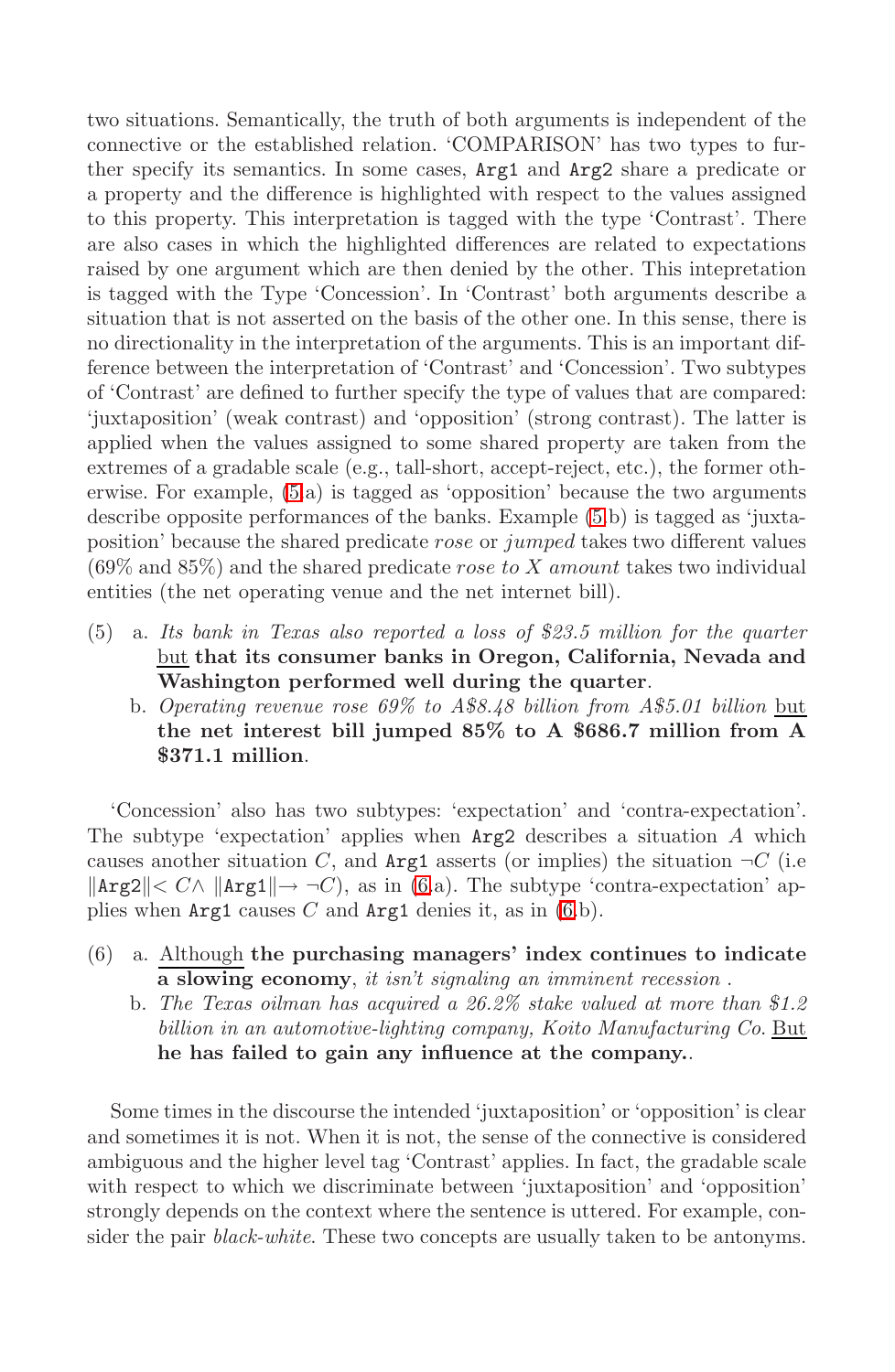Therefore, it seems that whenever  $Arg1$  assigns black and  $Arg2$  assigns white to a shared property (e.g. Mary is black whereas John is white), the discourse connective has to be labelled as 'opposition'. Nevertheless, in many contexts black and white are just two of the colors that may be assigned to the shared property (e.g., imagine Mary bought a black hat whereas John bought a white one uttered in a shop that sell red, yellow and blue hats as well). In such a case, they are not antonyms, and the discourse connective has to be labelled as 'juxtaposition'.

#### **3.4 Class 'EXPANSION'**

Under the class 'EXPANSION' we group all the relations which expand the discourse and move forward its narrative or exposition. 'EXPANSION' includes several types which refine its semantics. The type 'Conjunction' is used when the situation described in Arg2 provides additional, discourse new, information that is related to the situation described in Arg1. It is inferred that the information described in Arg2 is not related to Arg1 in any of the ways described in the other types of 'EXPANSION' ( $\|\text{Arg1}\| \wedge \|\text{Arg2}\|$ ). The tag 'Instantiation' is used when  $\|\text{Arg1}\|$  evokes a set of events and  $\|\text{Arg2}\|$  picks up one of these events and describes it in further detail; in this case, besides the logical conjuntion of the arguments, we assert  $exemplify(||Arg2||, \lambda x.x \in g(||Arg1||))$ , where exemplify' is a predicate taken from [\[3\]](#page-12-1),  $g$  a function that 'extracts' the set of events from the semantics of  $Arg1$ , and x is a variable ranging over them. exemplify' asserts that  $Arg2$  further describes one element in the extracted set. A connective is marked as 'Restatement' when the semantics of Arg2 restates the semantics of Arg1. It is inferred that the situations described in Arg1 and Arg2 hold true at the same time. The subtypes 'specification', 'generalization', and 'equivalence' further specify the ways in which Arg2 restates Arg1. In particular, besides the conjunction of the two arguments, we assert a logical implication  $(\rightarrow)$  between the arguments:  $\|\text{Arg1}\| \rightarrow \|\text{Arg2}\|$  (generalization),  $\|\text{Arg1}\| \leftarrow \|\text{Arg2}\|$  (specification), and  $\|\text{Arg1}\| \leftarrow \|\text{Arg2}\|$  (equivalence). The type 'Alternative' applies when the two arguments of the connective evoke two alternative situations. The type 'Alternative' is further specified with the subtypes 'conjunctive', 'disjunctive' and 'chosen alternative'. The 'conjunctive' subtype is used when both alternatives are possible ( $\|\text{Arg1}\| \vee \|\text{Arg2}\|$ ), 'disjunctive' when two situations are evoked in the discourse but only one of the two holds ( $\|\text{Arg1}\|$ xor  $\|\text{Arg2}\|$ , and 'chosen alternative' when two alternatives are evoked in the discourse and the one denoted by  $Arg2$  is taken ( $\|Arg1\| \times \arg2\| \wedge \|\arg2\|$ ). The type 'Exception' applies when Arg2 evokes a situation which makes Arg1 not fully be true. In other words, in case of 'Exception', Arg1 is false, Arg2 is true and if Arg2 were false, Arg1 would be true. So, the formal semantics of 'Exception' is  $\neg$   $\|\text{Arg1}\| \wedge \|\text{Arg2}\| \wedge \neg$   $\|\text{Arg2}\| \rightarrow \|\text{Arg1}\|$ . Finally, the type 'List' applies when the events or states expressed in Arg1 and Arg2 are members of a list of events or states enumerated in the discourse. It is possible that semantically Arg1 and Arg2 are not related. For the appropriate interpretation of the discourse all the elements of the list must be retrieved. The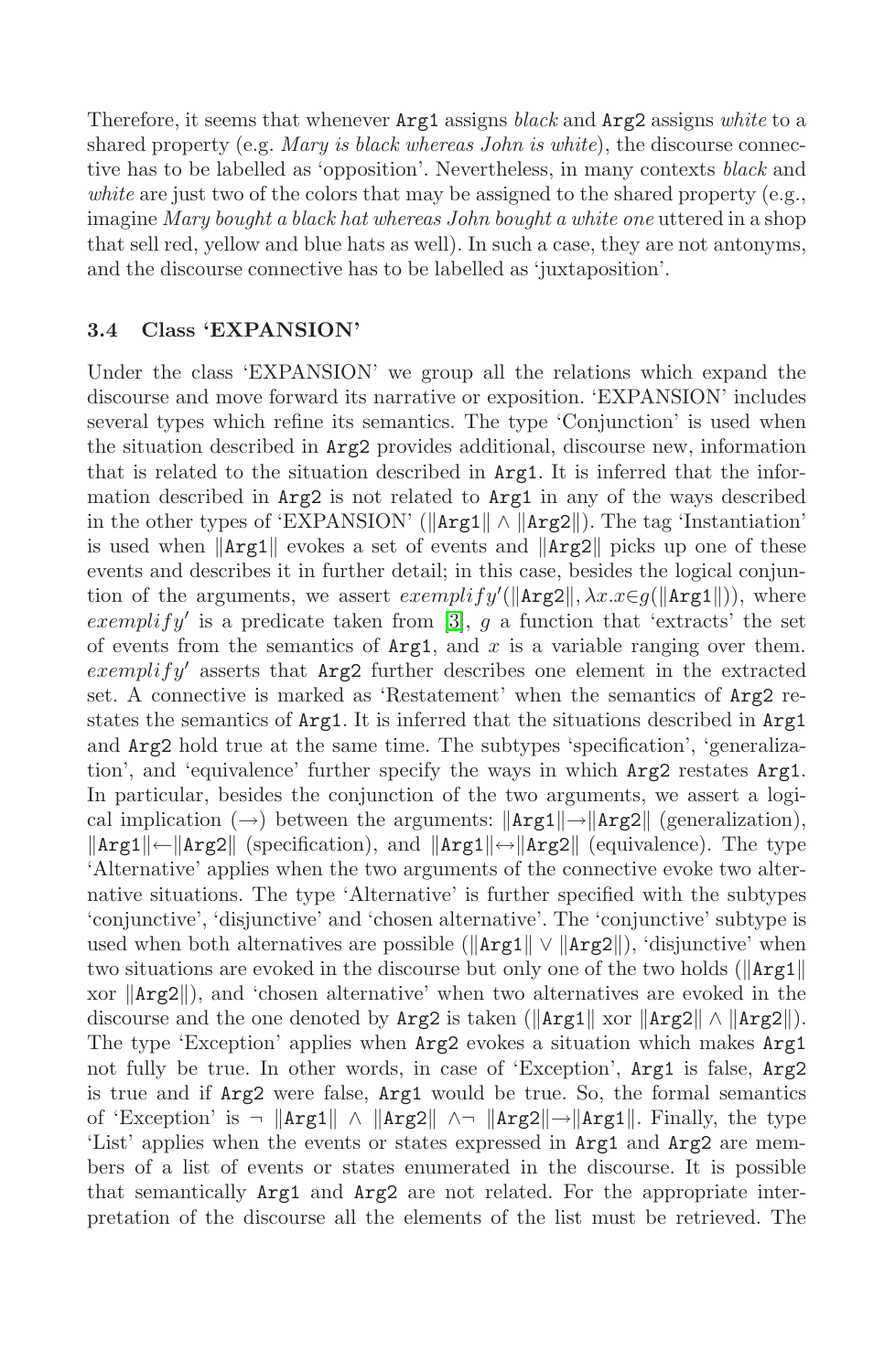predicate of the list (i.e., what Arg1 and Arg2 are elements of) must be retrieved from the prior discourse.

In [\(7\)](#page-11-0) we provide examples of 'Instantiation' [\(7.](#page-11-0)a), 'specification' [\(7.](#page-11-0)b), 'chosen alternative' [\(7.](#page-11-0)c), and 'Exception' [\(7.](#page-11-0)c). Unfortunately, for space constraints we cannot provide an example of each type and subtype of 'EXPANSION'.

- <span id="page-11-0"></span>(7) a. Hypertext books are clearly superior to normal books. For example, **they have database cross-referencing facilities ordinary volumes lack**.
	- b. I never gamble too far. [Implicit=In particular] **I quit after one try, whether I win or lose**.
	- c. It isnt allowed to share in the continuing proceeds when the reruns are sold to local stations. Instead **ABC will have to sell off the rights for a one-time fee**.
	- d. Boston Co. officials declined to comment on the unit's financial performance this year except **to deny a published report that outside accountants had discovered evidence of significant accounting errors in the first three quarters' results**.

## **4 Pragmatic Uses of Connectives**

The PDTB contains instances of rhetorical or pragmatic uses of connectives. For these instances, we define a small set of sense tags called pragmatic. We have found instances of 'Pragmatic cause', 'Pragmatic Condition', 'Pragmatic Concession', and 'Pragmatic Contrast'. For instance, the tag 'Pragmatic Condition' is used for instances of conditional constructions whose interpretation deviates from that of the semantics of 'Condition'. Specifically, these are cases of explicit if tokens with Arg1 and Arg2 not being causally related. In all cases, Arg1 holds true independently of Arg2. Two subtypes of 'Pragmatic Condition' have been defined: 'relevance' and 'implicit assertion'. The former applies where Arg2 provides the context in which the description of the situation in Arg1 is relevant. An example of 'relevance' is shown in [\(8.](#page-11-1)a); note that there is no causal relation between the two arguments. The pragmatic tag 'implicit assertion' applies in special rhetorical uses of if-constructions when the intepretation of the conditional construction is an implicit assertion. In [\(8.](#page-11-1)b), for example, Arg1,  $O'Connor$  is your man is not a consequent state that will result if the condition expressed in Arg2 holds true. Instead, the conditional construction in this case implicitly asserts that O'Connor will keep the crime rates high.

- <span id="page-11-1"></span>(8) a. If **anyone has difficulty imagining a world in which history went merrily on without us**, Mr. Gould sketches several.
	- b. If **you want to keep the crime rates high**, O'Connor is your man.
	- c. Mrs Yeargin is lying. [Implicit=because] **They found students in an advanced class a year earlier who said she gave them similar help**.

'Pragmatic Cause' is used when Arg1 expresses a claim and Arg2 provides justification for this claim, as shown in [\(8.](#page-11-1)c). The situations described in Arg1 and Arg2 are not causally influenced. Epistemic uses fall under this category.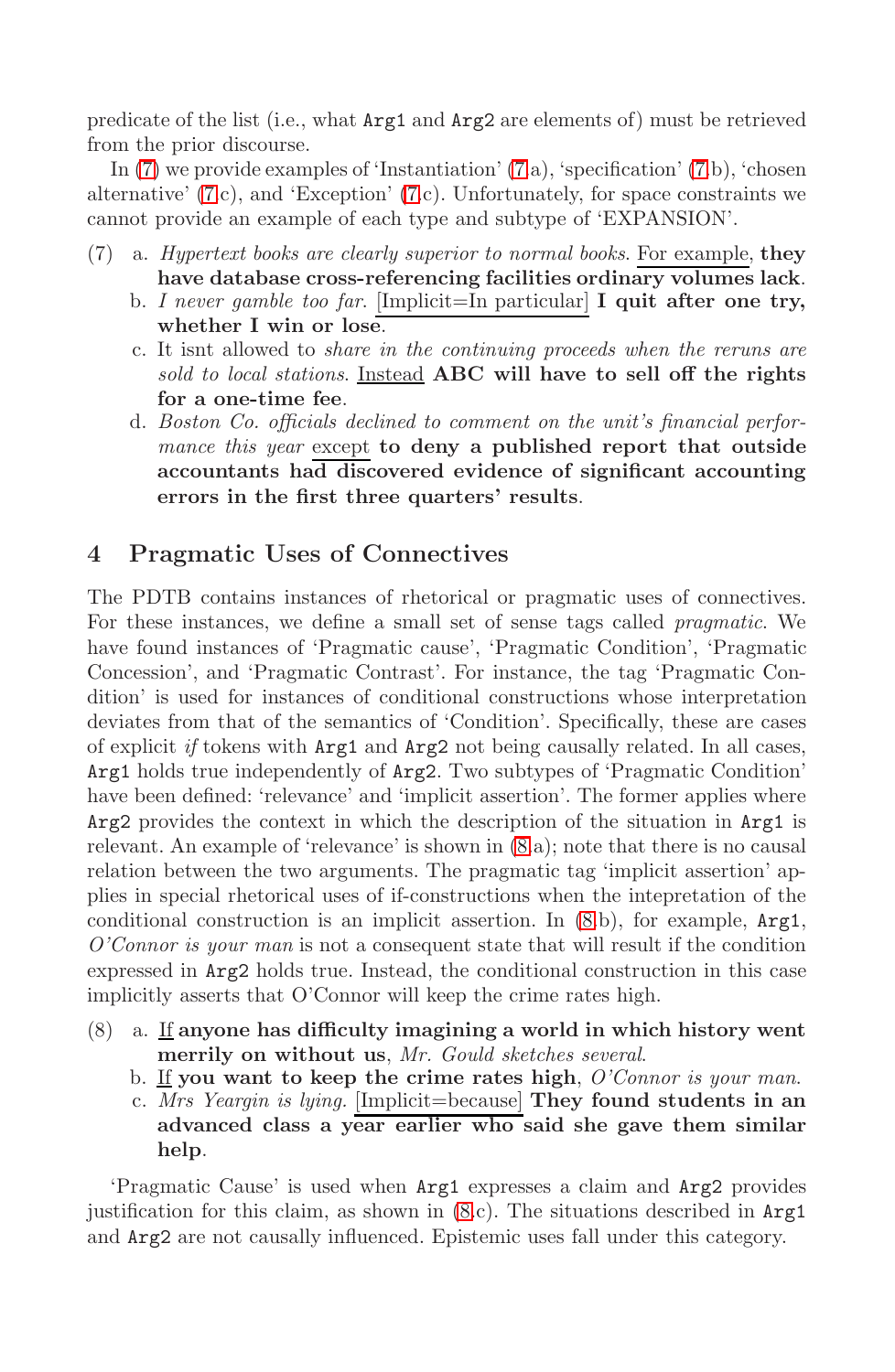## **5 Inter-annotator Agreement and Adjudication**

The PDTB corpus was sense annotated by two annotators. Class level interannotator agreement was  $92\%$  and subtype level agreement (the most refined level) was 77%. Class level disagreement was adjudicated by a team of three experts. Disagreement at lower levels was resolved by providing a sense tag from the immediately higher level. For example, if one annotator tagged a token with the type 'Concession' and the other, with the type 'Contrast', we resolved the disagreement by providing the the class level tag 'Comparison' based on the assumption that both a concessive and contrastive interpretation could be construed.

#### **6 Summary and Future Work**

The Penn Discourse Treebank provides annotations of discourse connectives and their arguments. Discourse connectives, like verbs, can have more than one sense. Here, we presented the tagset that we used to annotate the senses of connectives. The tagset is organized hierarchically in three levels, with coarse sense distinctions made at the top level and finer distinctions provided in lower levels. The PDTB corpus contains instances of rhetorical uses of connectives. These instances are annotated with a small set of pragmatic tags. For each sense tag we provided a simple formal description of its semantics. We are currently studying the distribution of senses per connective and looking more closely at semantic features of the arguments in order to develop empirically motivated descriptions of the semantic roles of the arguments and also in order to identify useful features for models of automatic sense disambiguation.

### **Acknowledgments**

We are grateful to Nikhil Dinesh, Rashmi Prasad and Bonnie Webber for their insightful comments on this work. The PDTB project is partially supported by NSF Grant: Research Resources, EIA 02-24417 to the University of Pennsylvania (PI: Aravind Joshi). The first release (PDTB-1.0) is distributed free of charge under terms of the GNU General Public License. The corpus and associated software is available for download from http://www.seas.upenn.edu/ pdtb. The second release, including sense annotations, is scheduled for January 2008.

#### <span id="page-12-2"></span>**References**

- <span id="page-12-0"></span>1. Asher, N.: Reference to Abstract Objects. Kluwer, Dordrecht (1993)
- 2. Carlson, L., Marcu, D., Okurowski, M.: Current Directions in Discourse and Dialogue, Building a Discourse-Tagged Corpus in the Framework of Rhetorical Structure Theory. Kluwer Academic Publishers, Dordrecht (2003)
- <span id="page-12-1"></span>3. Forbes-Riley, K., Webber, B., Joshi, A.: Computing discourse semantics: The predicate-argument semantics of discourse connectives in D-LTAG. Journal of Semantics 23, 55–106 (2006)